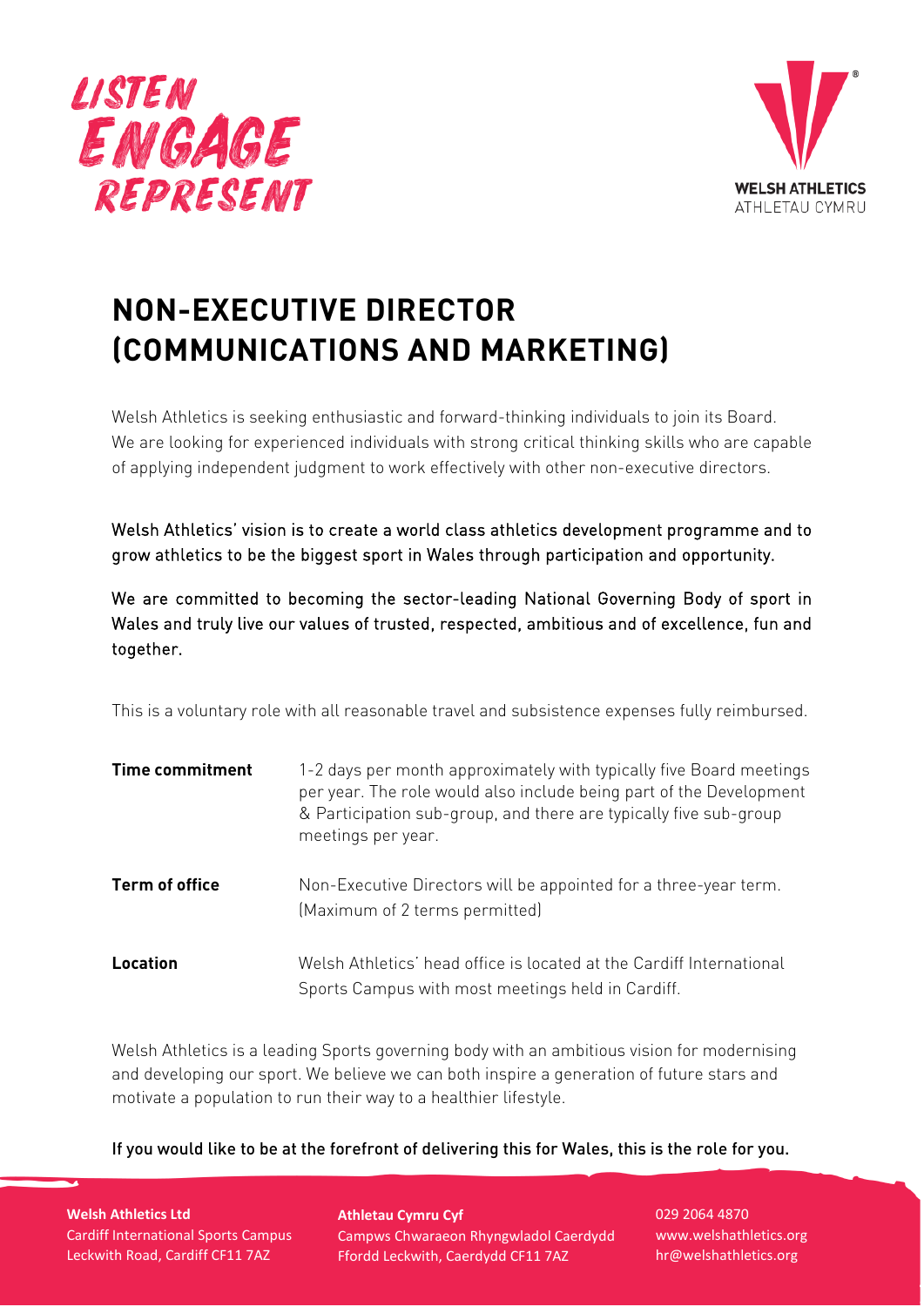

### **Role Summary**

The role of the Board and its members is to supervise the management of Welsh Athletics business and to discharge the responsibilities of the directors under the Companies Act.

- To be a company director of Welsh Athletics Limited and provide leadership and expertise in the areas of Communications and Marketing.
- To ensure that controls and systems are in place to safeguard corporate governance of Welsh Athletics and report to membership, through the AGM.
- Prepare policy papers and undertake specific development projects as directed by the Board.
- To work with relevant departments to help create and deliver a communication and marketing strategy for the sport in Wales.
- To work closely with the Head of Corporate Services in ensuring that all strategic objectives are met, and key projects are delivered on time and to budget.
- To advise the Board on areas relating to Communication and Marketing.
- To help create a marketing strategy to enable Welsh Athletics to engage with new audiences, with a particular focus on under-represented groups and with the sports latent demand.
- To support relevant departments to help ensure the Run Wales social running programme remains relevant and in line with the growth in the running sector.
- To assist with the creation of key advocacy documents highlighting the wider benefits of athletics and running.
- To work with the Head of Corporate Services to undertake an annual review of marketing assets, brand guidelines and materials, making recommendation for future requirements.
- To support the creation of a digital strategy for Welsh Athletics
- Promote the highest standards of governance and seek compliance wherever possible.

### **Person Specification**

The successful candidate must have a passion for the Sport of Athletics, have good knowledge of the sporting landscape in Wales, and be aware of the changing political landscape in relation to the role Sport will play in the wider political agenda in Wales.

They will have significant experience of working within Communications and/or Marketing, ideally within the Commercial Sports sector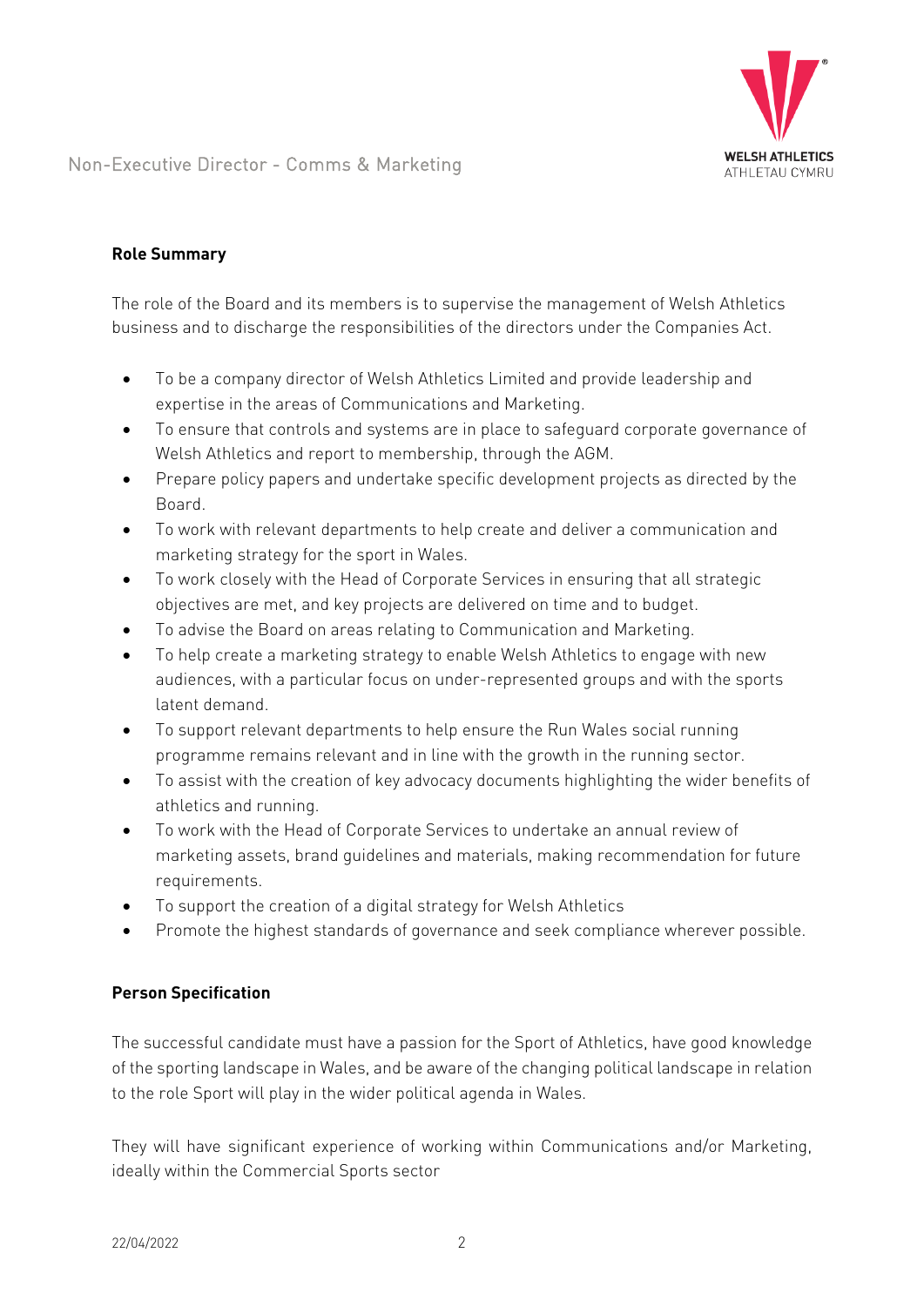

Non-Executive Director - Comms & Marketing

The successful candidate will be prepared to attend Board meetings, usually a set number per annum with dates agreed in advance and be available for training and development opportunities as agreed by the Board itself.

### **Role Competencies**

The successful candidate will have significant experience of Communications and/or Marketing practice, ideally within the Sport or not for profit sectors.

1. Commitment to Welsh Athletics, its values, goals and ethics

Inspires with confidence and commitment, ensures Board members understand the strategic objectives and are aware of its duties to those involved with the delivery of these objectives.

Upholds high ethical standards of integrity and transparency, takes all reasonable steps to ensure that the duty of care for all involved are safeguarded at all times.

2. Understanding of the environment

Strong understanding of the evolving landscape for sport and sport funding in Wales.

Possesses strong interpersonal and negotiation skills, with the ability to develop effective and sustainable stakeholder relationships and commercial partnerships.

3. Understanding of good corporate governance

Has experience of applying sound governance principles to decision-making, systems and structures.

4. Highly developed communication skills

Excellent communication skills, able to adapt communication style, content and messages to a variety of audiences.

5. Values-based behaviour

Displays integrity, objectivity, accountability, openness, honesty and leadership.

6. Strong analytical skills

Able to analyse and assess information to make effective decisions.

## **Additional information**